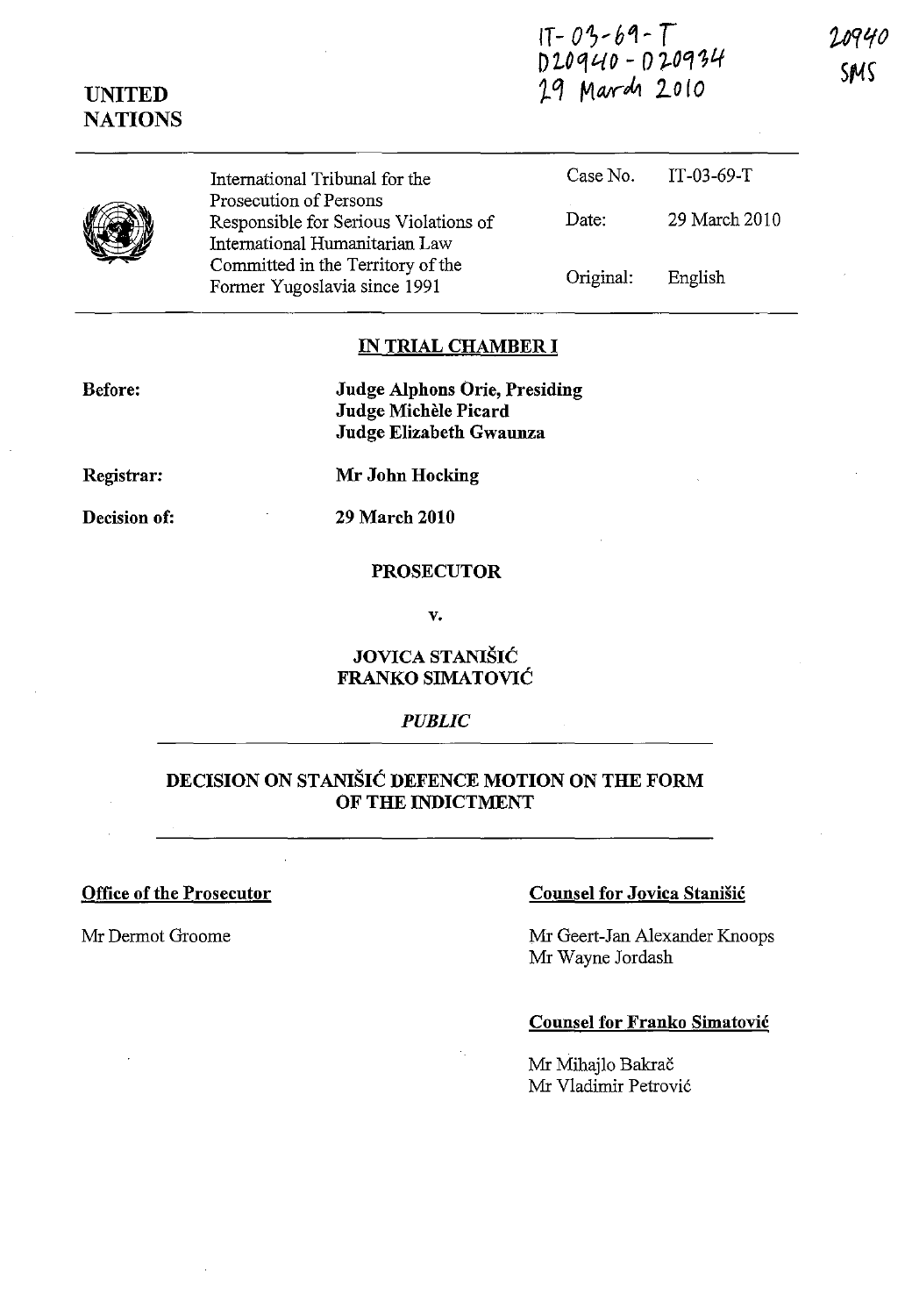## **I. PROCEDURAL HISTORY**

1. On 3 November 2009, the Stanisic Defence filed the "Defence Motion on the Form of the Indictment" ("Motion"), in which it requested an order to the Prosecution to particularise the Prosecution's case against Jovica Stanišić ("the Accused") on the Indictment.<sup>1</sup> On 17 November 2009, the Prosecution responded to the Motion, opposing it.<sup>2</sup> The Simatović Defence did not respond to the Motion.

2. Previously, on 30 September 2009, the Stanisic Defence had sought an extension of the word limit to 8,000 words for the Motion, seeking to file a single motion with both arguments for 'good cause' and on the merits.<sup>3</sup> On 6 October 2009, the Prosecution responded to the Word Limit Motion, opposing it and requesting the Chamber to order the Stanišić Defence to file a separate 'good cause' motion.<sup>4</sup> On 13 October 2009, the Stanišić Defence requested leave to reply to the Word Limit Response.<sup>5</sup> On 15 October 2009, the Chamber granted the Word Limit Motion in part by allowing the filing of a single motion including 'good cause' and 'merits' arguments, without, however, taking a position on whether any good cause existed. The Chamber also extended the word limit to 6,000 words for the Motion and denied the Request to Reply. The parties were informed of this decision through an informal communication. On 16 November 2009, the Prosecution sought an extension of the word limit to  $4,000$  words for the Response.<sup>6</sup> On the same day, the Stanišić Defence indicated through an informal communication that it did not oppose the Prosecution Word Limit Request. On 17 November 2009, the Chamber granted the Prosecution Word Limit Request and informed the parties accordingly through an informal communication.

### **11. SUBMISSIONS OF THE PARTIES**

3. The Stanišić Defence submits that the Chamber's previous decision on Defence preliminary motions of 14 November 2003 was rendered without the benefit of subsequent information essential to a proper assessment of the sufficiency of the Indictment's specificity.<sup>7</sup> It argues that this

Motion, para. 34.

<sup>2</sup>  Prosecution Response to Defence Motion on the Form of the Indictment, 17 November 2009 ("Response"), paras 1, 30.

<sup>3</sup> Public Defence Motion Seeking Variation of Word Limit for Motion on the Form of the Indictment, 30 September 2009 ("Word Limit Motion"), paras 1, 4, 8.

<sup>4</sup>  Prosecution Response to Jovica Stanišić's Motion Seeking Variation of Word Limit for Motion on the Form of the Indictment, 6 October 2009 ("Word Limit Response"), paras 1, 13-14.

 $\overline{\mathbf{5}}$ Defence Application Seeking to Reply to Prosecution Response to Variation of Word Limit for Motion on the Fonn of Indictment, 13 October 2009 ("Request to Reply"), paras 1-2.

<sup>6</sup>  7 Urgent Prosecution Motion to Exceed Word Limit, 16 November 2009 ("Prosecution Word Limit Request"), paras 2-3.

Motion, paras 3-4.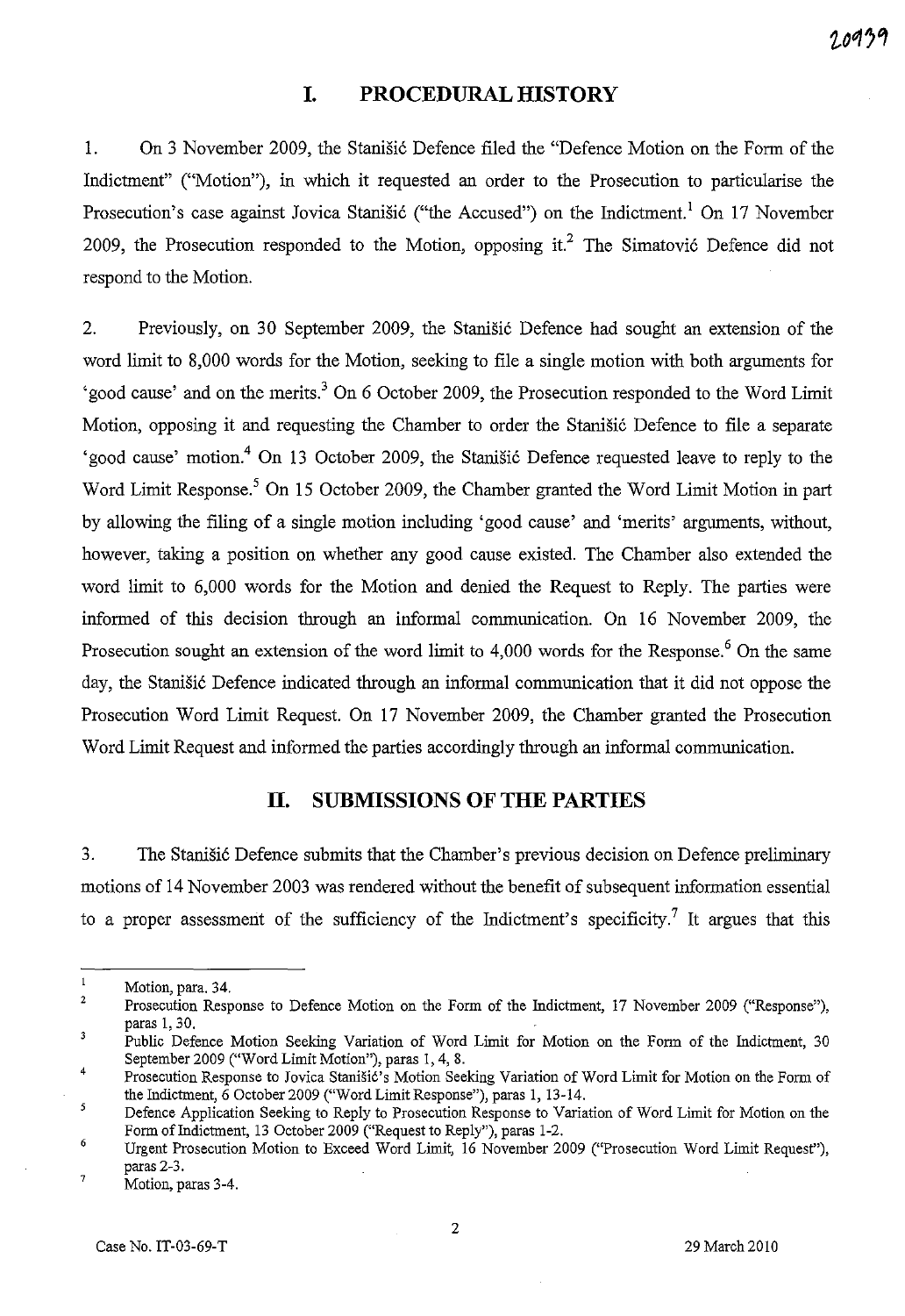subsequent information is contained in the Prosecution's pre-trial brief and its opening statement.<sup>8</sup> The Stanišić Defence submits that the Indictment defects are significant and that regardless of whether the Motion is timely or not, judicial intervention is essential to secure the right of the Accused to a fair trial.<sup>9</sup> According to the Stanistic Defence, the Indictment "fails in almost all respects to provide clear and specific detail of the alleged actions of the Accused to allow effective preparation".<sup>10</sup>

4. The Stanisic Defence contends that the Prosecution's pre-trial brief and its opening statement paint a different picture than the information on which the Chamber's decision of 14 November 2003 was premised.<sup>11</sup> According to the Stanistic Defence, the case against the Accused in November 2003 alleged criminal responsibility through a "quasi-political role [...] as Milošević's number two", whereas subsequent information seems to allege criminal responsibility as more directly linked to the acts of direct perpetrators.<sup>12</sup> The Stanistic Defence submits that those facts underpinning the charges of direct involvement of both accused are material to the Indictment and should be pleaded with sufficient particularity.<sup>13</sup> The Stanisic Defence submits that the allegations are sweepingly general and fail to outline the Accused's "concrete acts" underpinning his criminal liability.<sup>14</sup> Furthermore, the Stanisic Defence notes certain points of confusion arising from "contradictions" between the Indictment, the pre-trial brief, and the Prosecution's opening statement.<sup>15</sup> The Stanisic Defence argues that the pleading of the alleged joint criminal enterprise's common purpose is impermissibly vague as it does not specify an approximate date when the common purpose evolved to include all crimes charged in the Indictment.<sup>16</sup> Moreover, the Stanišić Defence contends that allegations related to the conduct of the Accused and of Franko Simatovi6 are not pleaded with sufficient particularity in the Indictment.<sup>17</sup>

5. The Prosecution contends that the Motion is more than a year late and that no good cause has been shown to justify this delay.<sup>18</sup> It submits that the Stanisic Defence challenged the Original Indictment on similar grounds and that the Chamber dismissed the challenges on 14 November

<sup>8</sup> Ibid.

 $\frac{9}{10}$  Motion, paras 3, 14.

 $10$  Motion, para. 13.

 $\frac{11}{12}$  Motion, paras 4-6.

 $\frac{12}{13}$  Motion, paras 4-5.

 $13$  Motion, paras 9-11.

 $\frac{14}{15}$  Motion, paras 14, 18.

 $^{15}$  Motion, paras 22-25.

 $\frac{16}{17}$  Motion, para. 26.

 $\frac{17}{18}$  Motion, paras 27-33.

I. Response, paras 1, 15.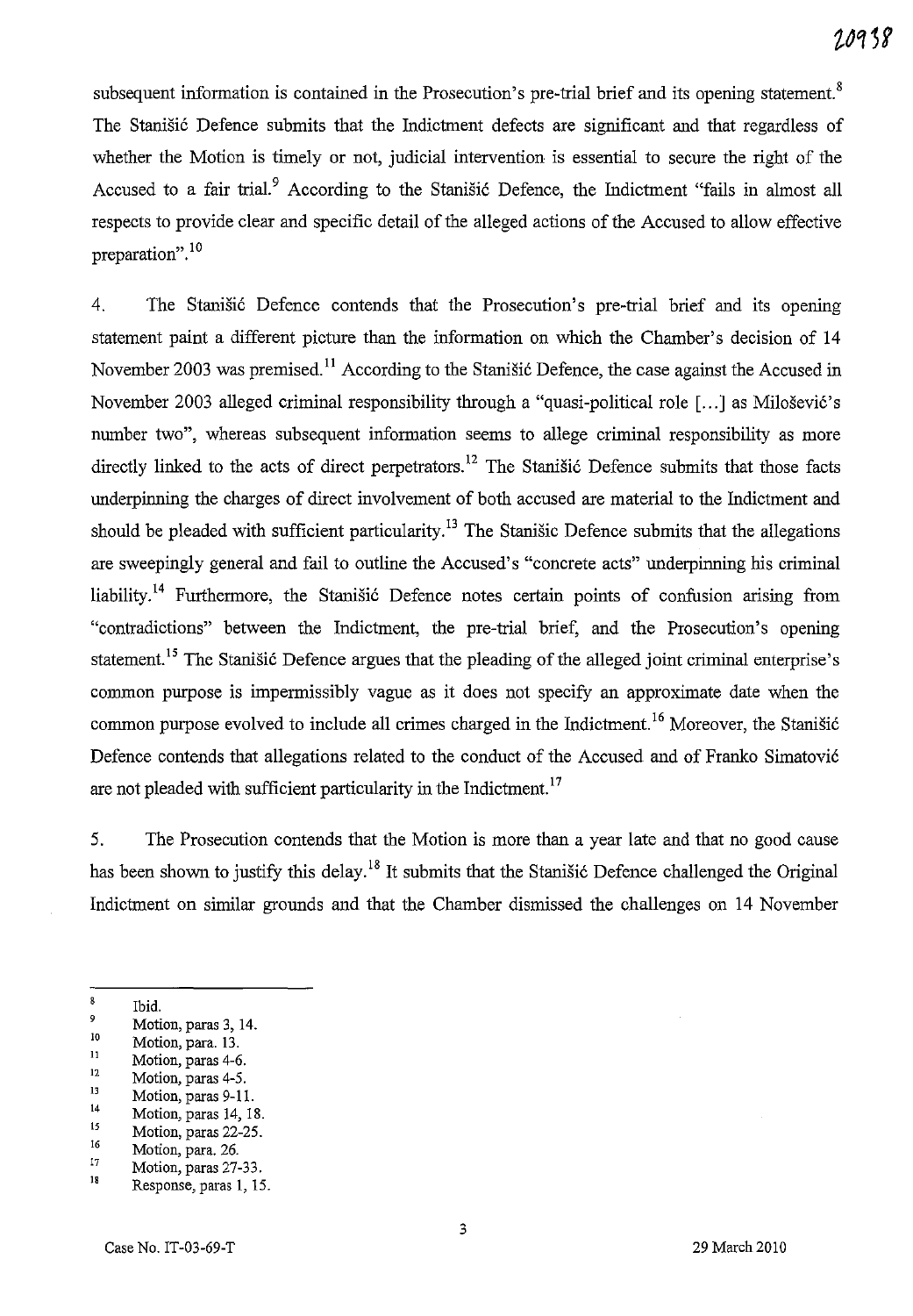2003.<sup>19</sup> The Prosecution submits that the Motion should more appropriately be treated as a motion for reconsideration, as similar arguments have already been submitted on previous occasions.<sup>20</sup>

6. On the merits, the Prosecution argues that the Stanistic Defence confuses the distinction between 'material facts' and evidence, and submits that specific issues raised by the Stanišić Defence have either been previously addressed and adjudicated by the Chamber or are sufficiently pleaded in the Indictment.<sup>21</sup>

# **Ill. APPLICABLE LAW**

7. Rule 72 (A) (ii) of the Tribunal's Rules of Procedure and Evidence ("Rules") provides that "preliminary motions, being motions which [ ... ] allege defects in the form of the indictment, shall be [...] brought not later than thirty days after disclosure by the Prosecutor to the defence of all material and statements referred to in Rule 66 (A) (i) and shall be disposed of not later than sixty days after they were filed and before the commencement of the opening statements provided for in Rule 84". According to Tribunal jurisprudence, as a general rule, the Defence carmot raise issues in relation to an amended indictment which could have been raised in relation to the original indictment, but were not.<sup>22</sup> According to Rule 127 of the Rules, a Trial Chamber may, on good cause being shown by motion, enlarge or reduce any time prescribed by or under the Rules.

8. Pursuant to elementary principles of criminal pleading, it is not sufficient for an indictment to charge a crime in generic terms.<sup>23</sup> An indictment shall, pursuant to Article 18 (4) of the Statute, contain "a concise statement of the facts and the crime or crimes with which the accused is charged". Similarly, Rule 47 (C) of the Rules provides that an indictment, apart from the name and particulars of the suspect, shall set forth a concise statement of the facts of the case. The Prosecution's obligation to set out concisely the facts of its case in the indictment must be interpreted in conjunction with Articles 21 (2) and (4) (a) and (b) of the Statute. These provisions state that, in the determination of any charges against him, an accused is entitled to a fair hearing and, more particularly, to be informed of the nature and cause of the charges against him and to have adequate time and facilities for the preparation of his defence. **In** the jurisprudence of the

<sup>19</sup>  20 Response, paras 3-4, 16.

<sup>21</sup>  Response, para. 13.

Response, paras 19-29.

<sup>22</sup>  *Prosecutor* v. *KrnojeZac,* Case No. IT-97-25-PT, Decision on Preliminary *Motion* on Form of Amended Indictment, 11 February 2000, para. 15; *Prosecutor* v. *Brdanin* & *Talit,* Case No. IT-99-36-PT, Decision on Filing of Replies, 7 June 2001, para. 7; *Prosecutor* v. *Delit,* Case No. IT-04-83-PT, Decision on the Prosecution's Submission of Proposed Amended Indictment and Defence Motion Alleging Defects in Amended Indictment, 30 June 2006, paras 32, 35.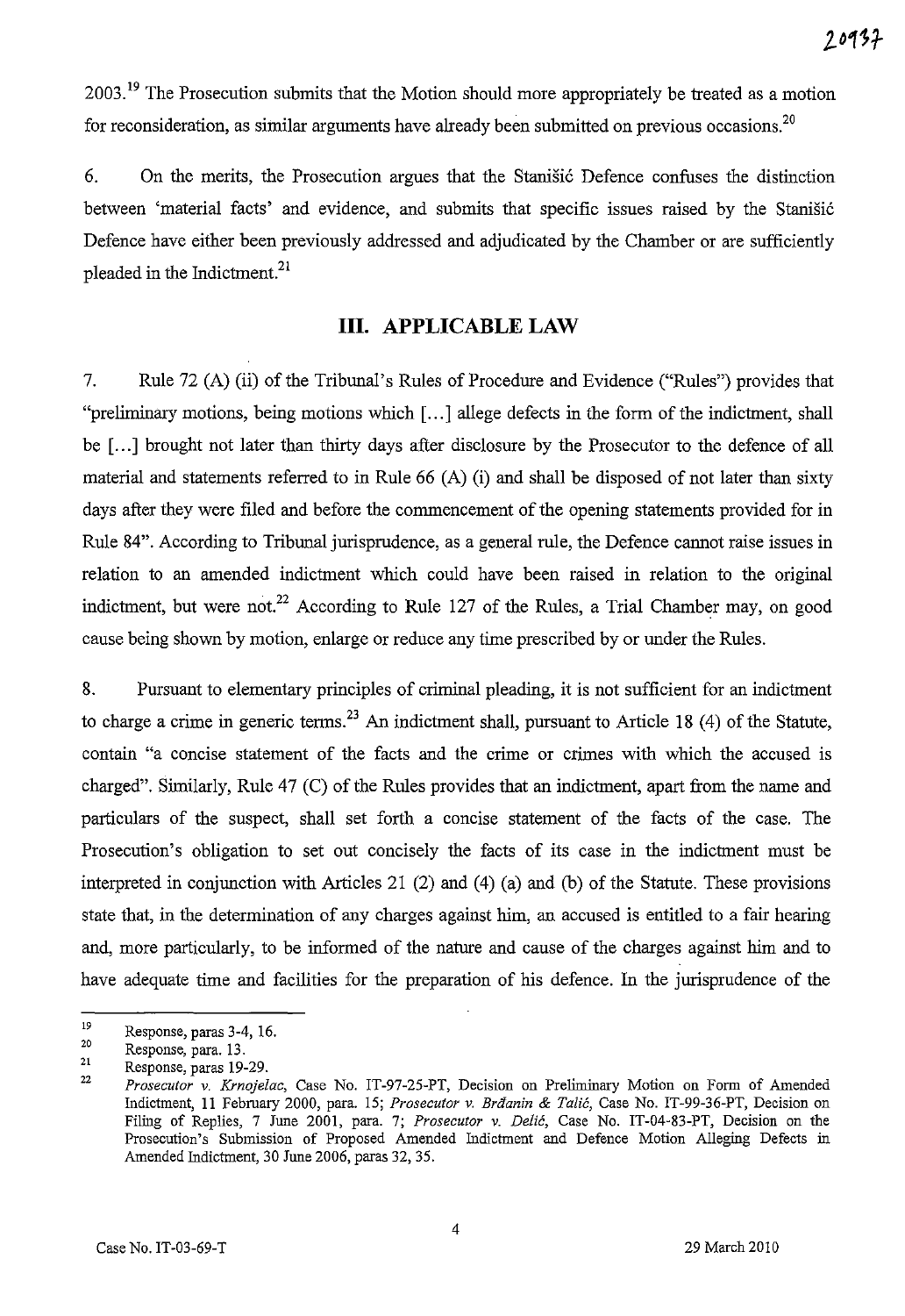Tribunal, this translates into an obligation on the part of the Prosecution to state the material facts underpinning the charges in the indictment, but not the evidence by which such material facts are to be proven. Hence, the question whether an indictment is pleaded with sufficient particularity is dependent upon whether it sets out the material facts of the Prosecution's case with enough detail to inform a defendant clearly of the charges against him so that it allows him to prepare his defence.<sup>24</sup>

### **IV. DISCUSSION**

9. The Chamber considers it appropriate to briefly recount the prior litigation with regard to the Indictment in this case. The Original Indictment in this case was presented for confirmation on 24 April 2003. Judge Carmel Agius confirmed a revised version of the Original Indictment on 1 May 2003. On 3 September 2003, the Stanisi6 Defence filed a preliminary motion on the form of the Indictment. The Pre-Trial Chamber partly granted the motion on 14 November 2003 and instructed the Prosecution to file an amended indictment within 30 days of the decision. The Amended Indictment was filed on 9 December 2003. On 7 January 2004, the Stanišić Defence filed a motion alleging a defect in the Amended Indictment, which the Pre-Trial Chamber dismissed on 29 January 2004. On 6 May 2005, the Prosecution requested leave to amend the Amended Indictment. Leave was granted by the Pre-Trial Chamber on 16 December 2005 and the Second Amended Indictment was filed on 20 December 2005. On 21 December 2005, the Stanišić Defence requested certification to appeal the Pre-Trial Chamber's decision of 16 December 2005. The Pre-Trial Chamber denied certification to appeal on 8 February 2006. On 9 March 2006, the Stanišić Defence filed a motion alleging defects in the form of the Second Amended Indictment. The Pre-Trial Chamber partly granted the motion on 12 April 2006 and ordered the Prosecution to submit a revised indictment. The Revised Second Amended Indictment was filed on 15 May 2006. On 4 February 2008, the Pre-Trial Chamber, pursuant to Rule 73 *bis* CD) of the Rules, ordered a reduction of the scope of the Revised Second Amended Indictment. On 11 February 2008, the Prosecution requested leave to further amend the Indictment to provide greater specificity. On 4 July 2008, the Pre-Trial Chamber granted the Prosecution's request. The operative Indictment in this case, the Third Amended Indictment, was filed on 10 July 2008.

10. The Chamber notes that no preliminary motions challenging the Third Amended Indictment were filed within the time frame set by Rule  $72$  (A) of the Rules. Before the Chamber can turn to the merits of the Motion, it must be satisfied that good cause has been demonstrated in that the

<sup>23</sup>*Prosecutor v. Kupreskic et aI.,* Case No. IT-95-16-A, Appeal Judgement, 23 October 2001 ("Kupreski6 Appeal Judgemenf'), para. 98.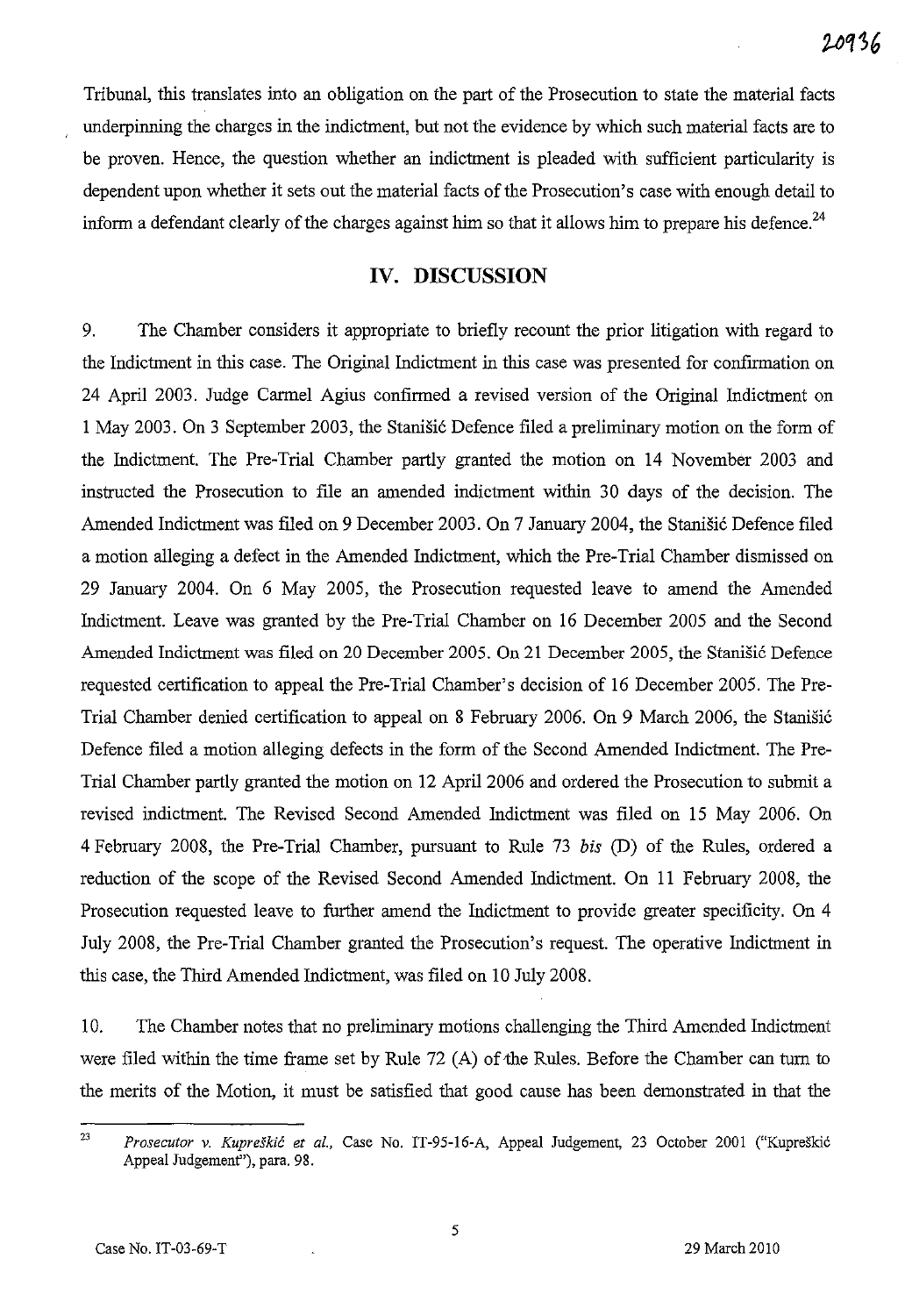Motion could not have been brought within the time frame set forth in Rule  $72(A)$  of the Rules. In the event that good cause can be demonstrated to raise an issue after a time frame set by the Rules, a party still needs to address the Chamber promptly and without undue delay. The new circumstances upon which the Stanišić Defence bases its challenges to the Indictment stem from the Prosecution's pre-trial brief and its opening statement. The Prosecution's final consolidated pre-trial brief was submitted on 15 May 2007. In relation to challenges stemming from the Prosecution's pre-trial brief, the Stanišić Defence has not demonstrated that good cause existed to file the Motion over two years after the submission of the brief. The Prosecution's initial opening statement was presented on 28 and 29 April 2008, a renewed opening statement was heard on 9 and 10 June 2009. In relation to challenges stemming from the Prosecution's opening statement, the Stanistic Defence has equally not demonstrated that good cause existed to file the Motion several months after the Prosecution's opening statement. In addition, the Stanišić Defence argues that while the Indictment is vague and broadly pled and subsequent notice might have been specific, it also gave rise to further defect which would necessitate a particularisation *on the Indictment*.<sup>25</sup> In this respect, the Chamber recalls its decision of 17 July 2007 where it held, after a request from the Stanisic Defence alleging that the Prosecution's pre-trial brief was a covert amendment of the Indictment<sup>26</sup>, that the indictment is the primary accusatory instrument, and that any other accusatory instrument cannot add charges or material facts amounting to charges.<sup>27</sup> The pre-trial brief and the opening statement particularise the alleged case against an accused and can assist the defence in its preparations. The Chamber notes in this respect that criminal liability is measured by considering whether evidence has proven the allegations contained in the *Indictment,* not in the pre-trial brief or in the opening statement. A pretrial. brief or an opening statement cannot, as a matter of principle, lead to making an indictment defective.

11. In conclusion, the Chamber finds that the Stanisi6 Defence neither filed a preliminary motion alleging defects in the form of the Indictment within the time frame set by Rule 72 (A) of the Rules nor demonstrated good cause why the Motion could not have been brought within the time frame set forth in Rule  $72$  (A) of the Rules.

<sup>24</sup>  Kupreskic Appeal Judgement, para. 88; see also Decision on Defence Preliminary Motions, 14 November 2003, pp. 4-5.

<sup>25</sup>  Motion, para. 34.

<sup>26</sup>  Defence Motion to Declare Prosecution Pre-Trial Brief in Violation of Article 21, Rule 65 *ter* (E) (ii) (Additional Witnesses) And Rule 50 (Amendment of Indictment), And Request for Leave to Exceed Page Limit, 5 June 2007, para. 6.

<sup>27</sup>  Decision on Defence Motion to Reject Prosecution'S Final Pre-Trial Brief of 2 April 2007, 17 July 2007, para. 18.